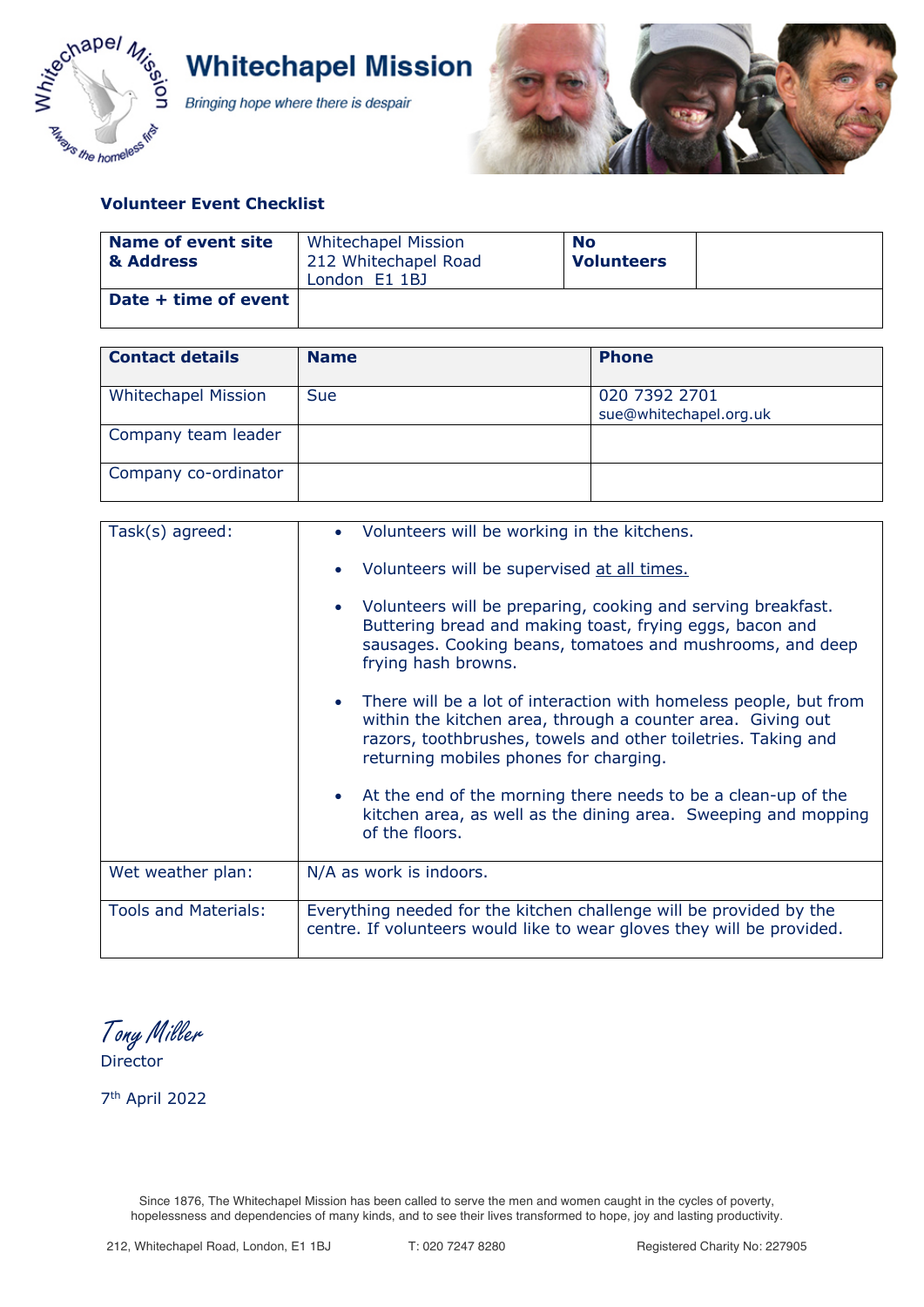| <b>Wash Basins?</b>                                                                   | In the toilets and within the kitchens                                                                                           |  |
|---------------------------------------------------------------------------------------|----------------------------------------------------------------------------------------------------------------------------------|--|
| First aid box location?                                                               | Kitchens on ground floor, offices on first and<br>second floors                                                                  |  |
| Who is 1 <sup>st</sup> Aider on site?                                                 | All Whitechapel staff are first-aid trained                                                                                      |  |
| Closest hospital?                                                                     | The Royal London is literally next door to the<br>centre- 020 7377 7000                                                          |  |
| Is the work area well ventilated?                                                     | Yes                                                                                                                              |  |
| Might under-18s be on site? If yes, what<br>procedures are in place for safe working? | Possibly, but additional supervision is required<br>by the organiser and will be also be supplied by<br>the Whitechapel Mission. |  |
|                                                                                       |                                                                                                                                  |  |
| Tea/coffee?                                                                           | Provided at any time in the volunteer rest area.<br>The volunteer rest area is available just by the<br>kitchens.                |  |
| Lunch?                                                                                | Can be provided by the Mission upon request<br>and at cost, or provided by organiser. Can be<br>eaten in upstairs hall           |  |
| Secure coat/bag place?                                                                | Lockers available but volunteers should be<br>advised against bringing valuables if possible                                     |  |
| Accessible toilet facilities?                                                         | Yes, staff toilets by the upstairs hall                                                                                          |  |
| Who will meet + greet volunteer team?                                                 | Sue (Daycentre Manager) or Tony (Director)                                                                                       |  |
| Who will give the induction talk to volunteers                                        | Supervisor of the day                                                                                                            |  |
| about the venue?<br>Where will people meet?                                           | Ring the 'day centre' bell and congregate in the<br>volunteer rest area.                                                         |  |
| Is the work & work site accessible for those<br>with limited mobility?                | Yes                                                                                                                              |  |
| Nearest public transport facilities? Car parking?                                     | Car parking available upon request. The<br>mission is situated opposite Whitechapel Tube<br>station                              |  |
| Any scope for additional publicity or press<br>release?                               | Photos can be taken, but should avoid any<br>vulnerable people in shots.                                                         |  |
| Is smoking allowed on site? Is there a<br>designated area?                            | Outside only.                                                                                                                    |  |
| Protective Clothing?                                                                  | Protective kitchen aprons will be supplied by<br>the Mission once outdoor clothing has been<br>placed within lockers.            |  |

## Any other information

- There is a radio in the kitchen.
- Volunteers can take regular breaks in the volunteer rest area or in the upstairs hall as necessary.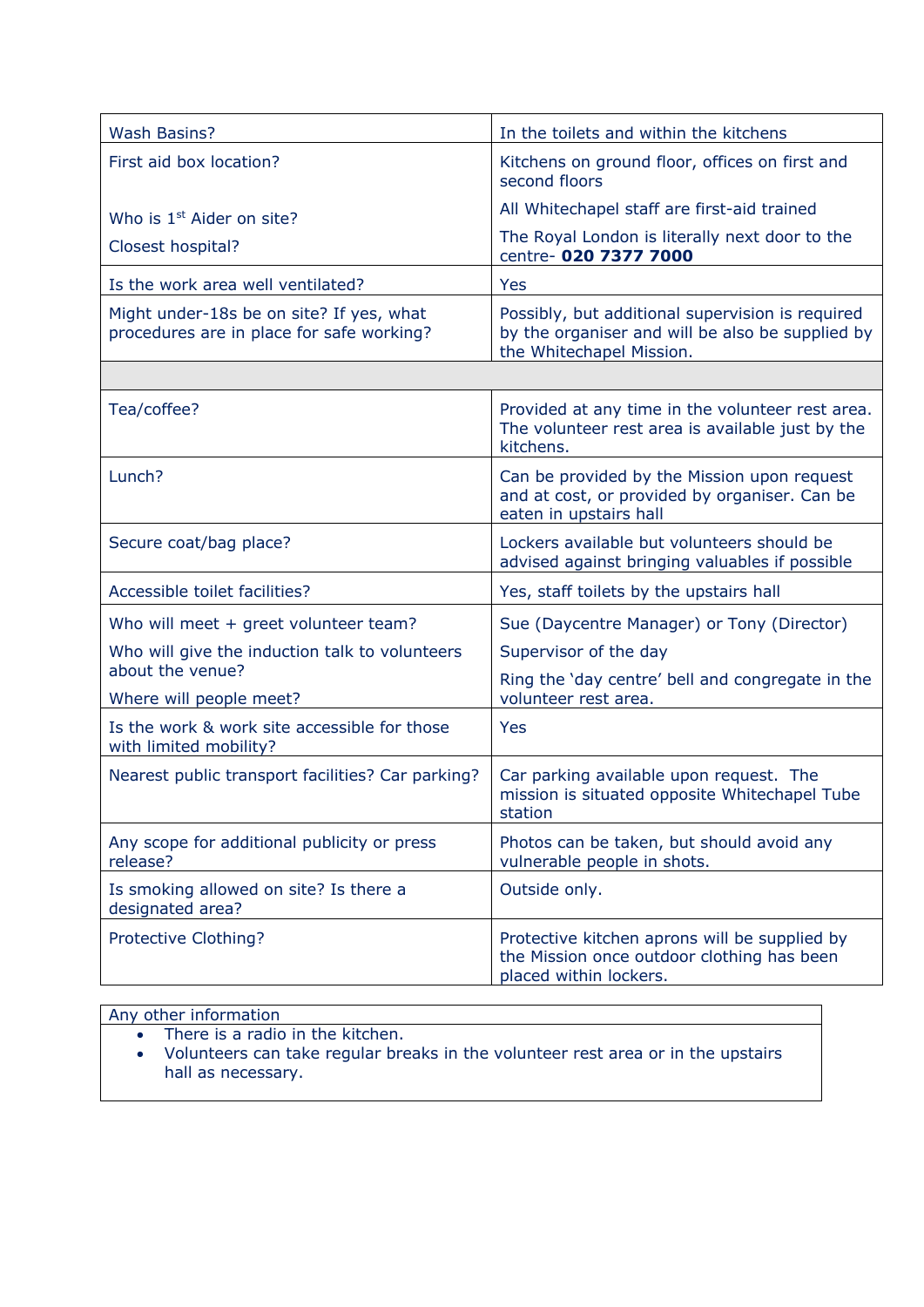| <b>HAZARD</b>                                                                                                                       | <b>EXISTING CONTROL</b><br><b>MEASURES</b>                                                                                                                                                                                                                                                                                                        | <b>INITIAL</b><br><b>RISK</b><br>LEVEL:<br>HIGH /<br><b>MEDIUM</b><br>/ Low | <b>ADDITIONAL CONTROL</b><br><b>MEASURES</b><br><b>TO REDUCE THE RISK</b>                                                                                                                                                                                                                                  | <b>RESIDUA</b><br><b>L RISK</b><br>LEVEL:<br>$H$ IGH $/$<br><b>MEDIUM</b><br>/ Low |
|-------------------------------------------------------------------------------------------------------------------------------------|---------------------------------------------------------------------------------------------------------------------------------------------------------------------------------------------------------------------------------------------------------------------------------------------------------------------------------------------------|-----------------------------------------------------------------------------|------------------------------------------------------------------------------------------------------------------------------------------------------------------------------------------------------------------------------------------------------------------------------------------------------------|------------------------------------------------------------------------------------|
| Describe all<br>hazards<br>identified and<br>their effects for<br>each task                                                         | Describe fully all existing<br>controls applicable for each<br>hazard. All controls must be<br>valid in that they reduce<br>severity, likelihood or both.<br>Please specify who is<br>responsible for each action.                                                                                                                                | <b>Classify</b><br>risk<br>rating<br>from<br>matrix<br>for each<br>hazard   | Describe all further<br>controls to be<br>implemented on or<br>before the event date. All<br>controls must be valid in<br>that they reduce<br>severity, likelihood or<br>both. Please specify who<br>is responsible for each<br>action.                                                                    | Classify<br>risk<br>rating<br>from<br>matrix<br>for each<br>hazard                 |
| Fire &<br>explosion:<br>Emergencies on<br>site e.g. fire,<br>bomb: Can cause<br>injury or death<br>to volunteers<br>present on site | Site protocols i.e.<br>$\circ$<br>established evacuation<br>procedure, designated<br>accessible fire exits,<br>accessible fire<br>extinguishers and<br>blankets, first aid<br>provisions                                                                                                                                                          | Medium<br>(8)                                                               | Centre's supervisor to<br>$\circ$<br>fully explain to all<br>volunteers at the<br>start of the day the<br>site evacuation<br>procedure and<br>location or fire exits,<br>fire extinguishers and<br>blankets, and first aid<br>facilities                                                                   | Medium<br>(4)                                                                      |
| <b>Slips, trips &amp;</b><br>falls:<br>Injury resulting<br>from slipping on<br>floor, grease or<br>food                             | Site protocols for<br>$\circ$<br>working with volunteers<br>in the kitchen area.<br>Protective kitchen apron<br>$\circ$<br>supplied by the Mission,<br>upon arrival and after<br>outdoor clothing has<br>been placed in lockers.<br><b>Supervising Mission</b><br>$\circ$<br>staff responsible for<br>displaying cones and<br>immediate clean-up. | Medium<br>(4)                                                               | Volunteers to wear<br>$\circ$<br>appropriate footwear<br>for working within a<br>commercial kitchen.<br>Volunteers to wear<br>$\circ$<br>appropriate clothing<br>for working within a<br>commercial kitchen.<br>Volunteers will be<br>$\circ$<br>sent home if clothing<br>or footwear is<br>inappropriate. | Low $(2)$                                                                          |
| <b>Security:</b><br>Risk to property<br>or valuables                                                                                | Lockers available for<br>$\circ$<br>use.<br>The Whitechapel Mission<br>$\circ$<br>can only advise<br>volunteers to secure<br>valuables and cannot<br>take responsibility for<br>loss or theft.                                                                                                                                                    | Medium<br>(4)                                                               | Volunteers to be<br>$\circ$<br>advised of security<br>risk on the day by the<br>centre supervisor and<br>shown where the<br>lockers are.<br><b>Volunteer Team</b><br>$\circ$<br>Leaders to ensure all<br>volunteers lock their<br>valuables away.                                                          | Low $(2)$                                                                          |